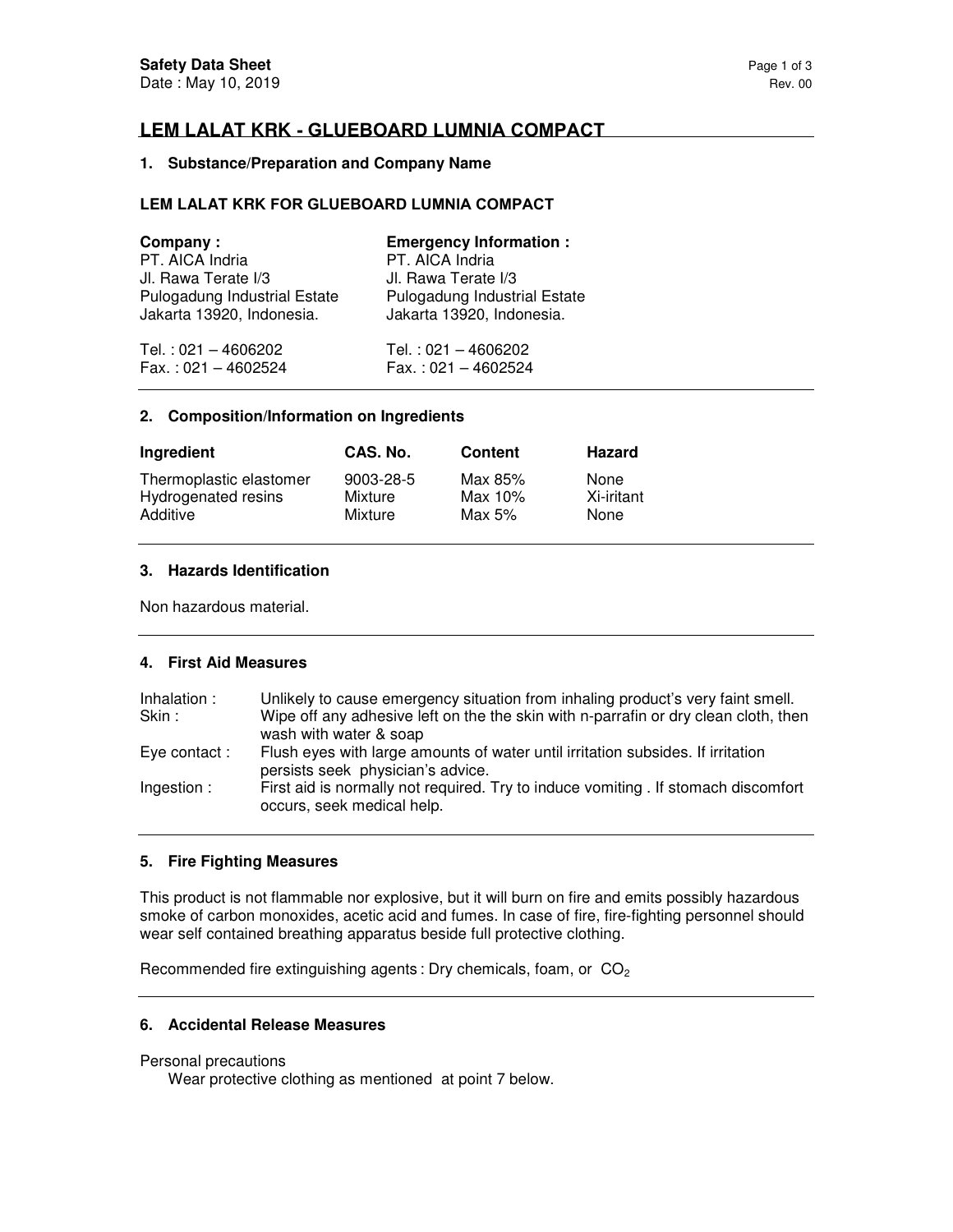#### Methods for cleaning up/taking up

Sweep up spilled material, and remove for destruction or recycling. Follow local regulations on disposing solid chemical substances. This adhesive at room temperature is harmless.

| Leakage to water                 | : Collect and treat as above. |
|----------------------------------|-------------------------------|
| Leakage to streets, ground, etc. | : Collect and treat as above. |

#### **7. Handling and Storage**

Advice on safe handling

Provide good ventilation when handling large quantities. No special measures necessary if stored and handled as prescribed.

Advice on protection against fire and explosion No special measures necessary.

Further information on Storage conditions Keep the product at cool and dry condition. Avoid from direct sunlight and moisture.

#### **8. Exposure Controls and Personal Protection**

Alhough this product is non-toxic the usual precautions when handling chemicals should be observed.

Use protective glove when handling this product, avoid drinking-eating while working. Wash hands thoroughly afterwards.

#### **9. Physical and Chemical Properties**

Color : yellowish translucent Viscosity : around 1000 cPs at 120 °C (Brookfield RVT viscometer)

#### **10. Stability and Reactivity**

Thermal decomposition : No decomposition if used as prescribed Hazardous Reactions : No hazardous reactions known

### **11. Toxicological Information**

This product posses minimum toxicity level.

#### **12. Ecological Information**

Ecotoxicological : n / a Degradability : not biodegradable.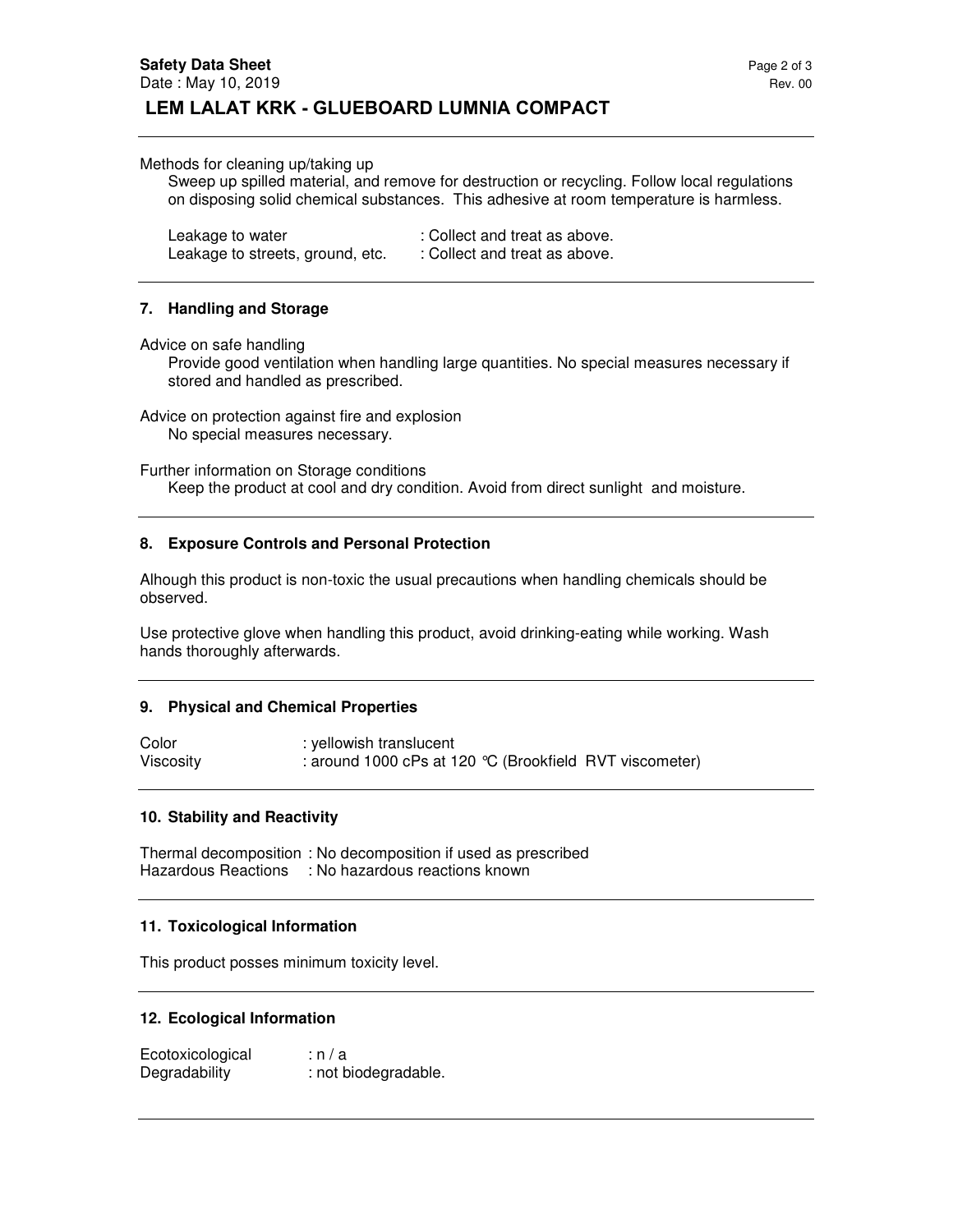# **LEM LALAT KRK - GLUEBOARD LUMNIA COMPACT**

#### **13. Disposal Considerations**

This product should be incinerated in a dedicated waste treatment facility with operator professionally trained in disposing waste. Never dispose in sanitary landfill of water body.

### **14. Transport Information**

| DOT shipping name    | : Adhesive N.O.I.             |
|----------------------|-------------------------------|
| DOT hazard class     | : Non-Hazardous               |
| Proper shipping name | ∶n/a                          |
| <b>Hazard Class</b>  | : not classified as hazardous |

Any transportation practice must be in compliance with local and national laws and regulations.

#### **15. Regulatory Information**

This product in not considered to be dangerous according to EEC/88/378 Directives Ensure this material is in compliance with local and national laws and regulations.

#### **16. Other Information**

See also technical data sheet.

All information contained herein relates to specific materials designated and may not be valid for such materials used in combination with any other materials or in any process. All information is to the best of our knowledge and belief, accurate as of the date compiled. However, no warranty written or expressed is made to its accuracy, reliability or completeness. It is the user's responsibility to satisfy himself as to the suitability and completeness of such information for his own particular use. We do not accept any liability for any loss or damage that may occur from the use of this information.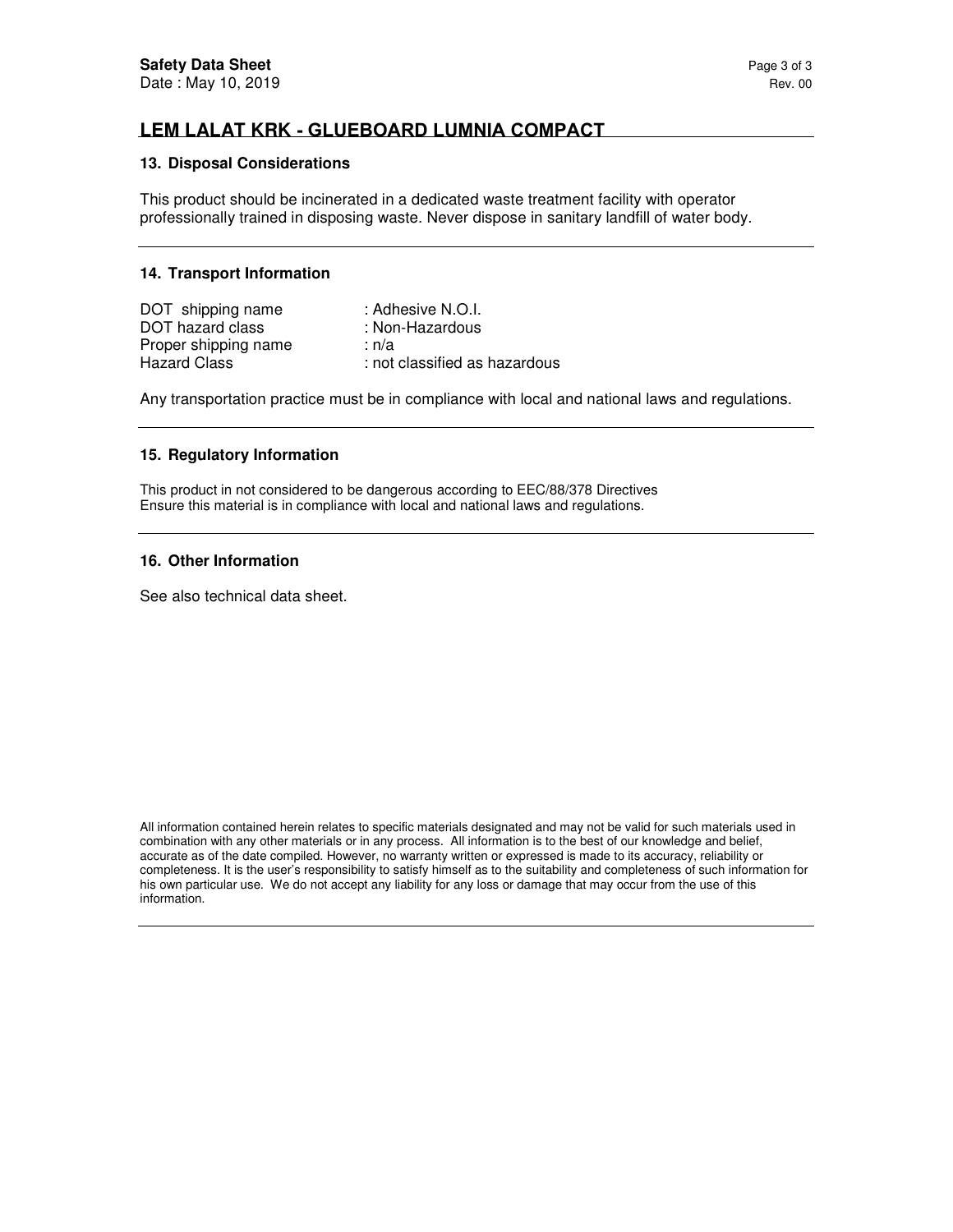# **LEM LALAT KRK - LEM PAPAN LUMNIA COMPACT**

## **1. Nama Bahan dan Nama Perusahaan**

## **LEM LALAT KRK UNTUK LEM PAPAN LUMNIA COMPACT**

| Perusahaan:                  | <b>Informasi Darurat:</b>    |
|------------------------------|------------------------------|
| PT AICA Indria               | PT AICA Indria               |
| Jl. Rawa Terate I/3          | Jl. Rawa Terate I/3          |
| Pulogadung Industrial Estate | Pulogadung Industrial Estate |
| Jakarta 13920, Indonesia.    | Jakarta 13920, Indonesia.    |
| Tel.: 021 - 4606202          | Tel.: 021 - 4606202          |
| $Fax.: 021 - 4602524$        | $Fax.: 021 - 4602524$        |

#### **2. Komposisi dan Kandungan**

| Isi                     | CAS. No.  | Jumlah     | Tanda Bahaya |
|-------------------------|-----------|------------|--------------|
| Thermoplastic elastomer | 9003-28-5 | Max 85%    | <b>None</b>  |
| Hydrogenated resins     | Mixture   | Max $10\%$ | Xi-iritant   |
| Additive                | Mixture   | Max 5%     | None         |

#### **3. Identitas Bahaya**

Bukan bahan berbahaya

## **4. Pertolongan Pertama**

Terhirup: Bau khas dan tidak menyebabkan kondisi berbahaya Kontak kulit: Basuh dengan minyak parafin, kemudian cuci dengan air sabun dan keringkan. Kontak mata: Siram dengan air dalam jumlah banyak, jika timbul iritasi hubungi dokter. Cobalah lakukan rangsangan supaya muntah. Jika perut terasa sakit, hubungi dokter.

## **5. Pemadaman Kebakaran**

Bahan ini tidak mudah terbakar atau meledak, tetapi akan terbakar jika terkena api dan mengeluarkan emisi karbon. Jika timbul api, personel pemadam kebakaran harus menggunakan alat pelindung diri.

Bahan pemadam api yang dianjurkan: kimia kering, busa dan karbondioksida

## **6. Penanganan Tumpahan**

#### Pencegahan personal

Pakailah pakaian pencegahan untuk melindungi kulit dari paparan .

Metode pembersihan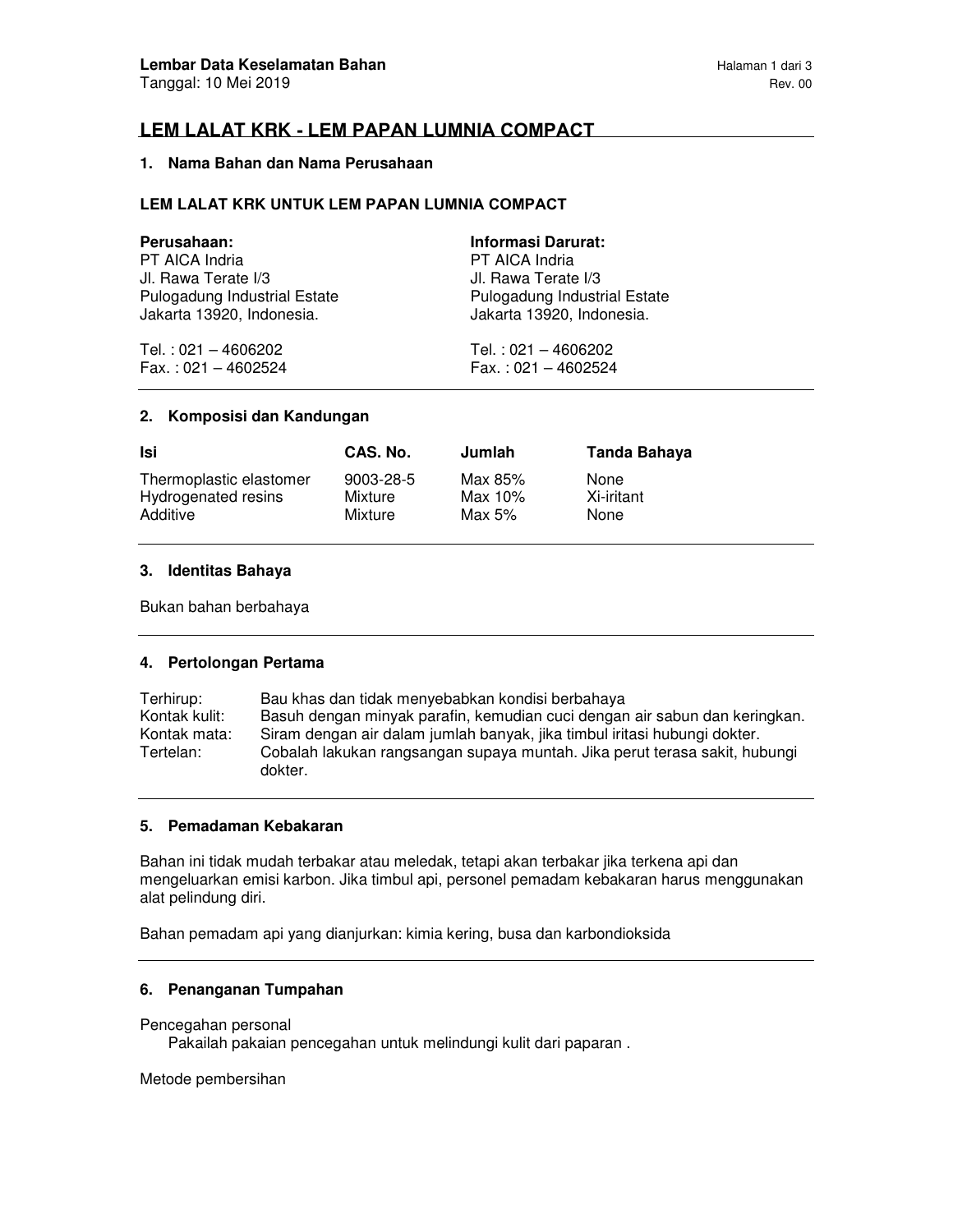Bersihkan tumpahan, hancurkan atau daur ulang. Ikuti peraturan pemerintah ketika membuang.

## **7. Penanganan dan Penyimpanan**

Saran penanganan dengan aman

Sediakan ventilasi yang bagus ketika menangani bahan dalam jumlah banyak.

Kondisi penyimpanan

Simpan bahan di ruangan dingin dan kering, hindari sinar matahari langsung dan kelembapan.

## **8. Pengendalian Paparan dan Perlindungan Diri**

Gunakan sarung tangan ketika menangani bahan ini, hindari makan dan minum ketika bekerja, dan cuci tangan setelahnya.

## **9. Sifat Fisikan dan Kimia**

| Warna       | : translucent kekuningan                                 |
|-------------|----------------------------------------------------------|
| Viskositas  | : sekitar 1000 cPs at 120 °C (Brookfield RVT viscometer) |
| Reaktivitas | : stabil                                                 |

## **10. Stabilitas dan Reaktifitas**

| Dekomposisi termal | : tidak terdekomposisi jika digunakan sesuai anjuran |
|--------------------|------------------------------------------------------|
| Reaksi berbahaya   | : tidak diketahui adanya reaksi berbahaya            |

## **11. Informasi Toksikologi**

Bahan ini mempunyai tingkat toksisitas yang minimum.

## **12. Informasi Ekologikal**

Ekotoksikologicological : tidak ada data Degradability : bukan biodegradable.

## **13. Pembuangan**

Bahan ini harus dibakar pada fasilitas pengolahan limbah oleh petugas profesional dan terlatih. Jangan pernah membuang di tanah terbuka dan badan air.